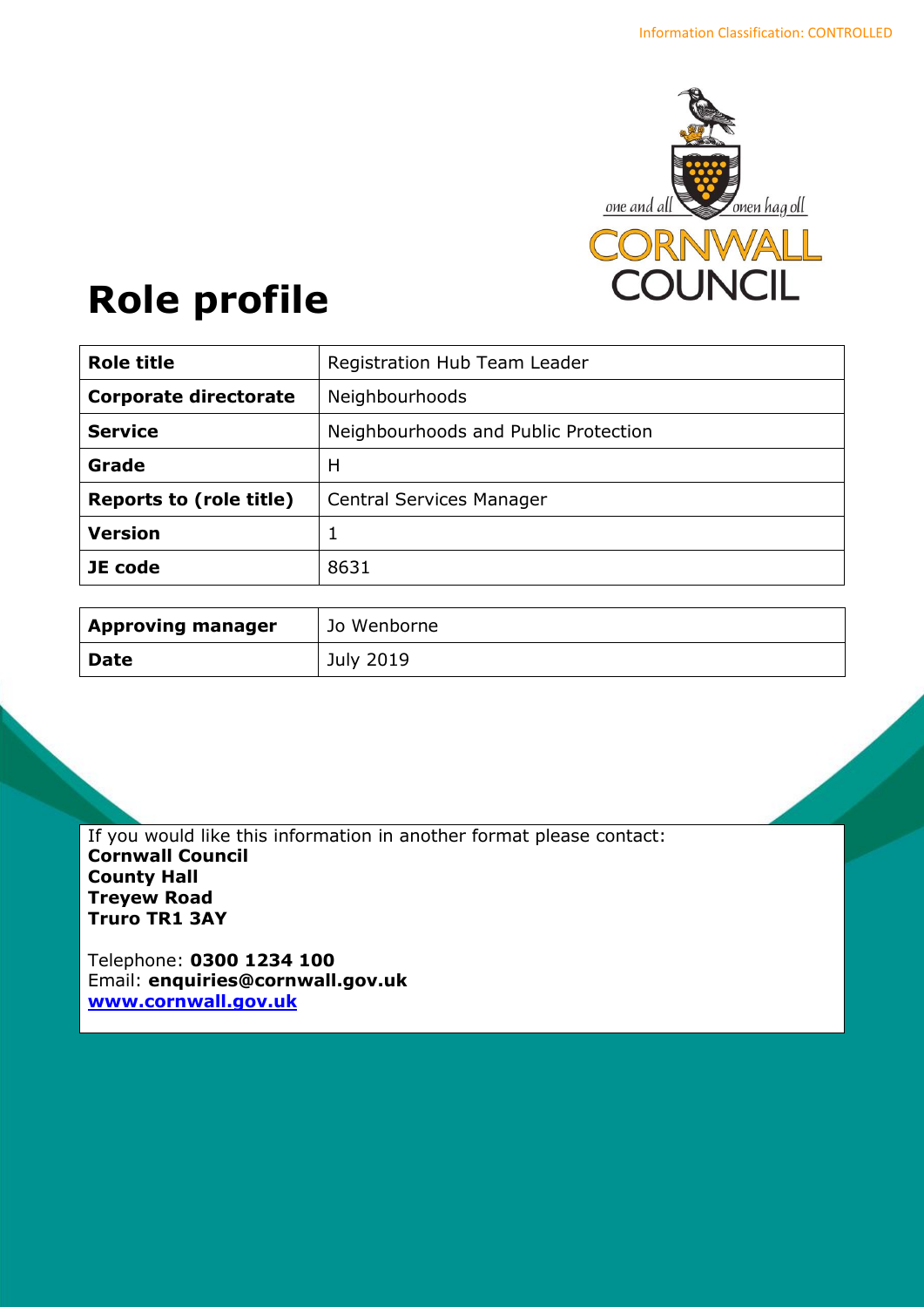## **Role purpose**

The Registration Service is the public face of a legal system which provides a key role in the everyday functioning of civic society by recording life events of individuals; such as registering births, deaths, civil marriages and partnerships and citizenship; it therefore plays a vital role in securing and protecting basic human rights. The activities of the Registration Service also underpin and support the priorities of the Home Office in protection against terrorism, reducing crime and tackling immigration issues.

The role holder is a member of the Central Services Team which is the Registration and Celebratory Service Hub that co-ordinates and supports the work of the service across the County. The team is responsible for:

- The provision of high quality and comprehensive information, advice and booking service to customers which meets statutory, performance and customer requirements.
- The booking and allocation of registration appointments/declarations/inquests to offices across the county.
- Specialist registration administration including registered buildings and authorised persons.
- Ceremony event management ensuring all ceremony arrangements are managed and are in place prior to the event including citizenship ceremonies.
- Administration of the clergy returns /schedules system
- Issuing of post-event certificates.
- General Service administration including reception cover at headquarters.
- Embedding cultural and behavioural competencies.

The role holder will have a key part in contributing towards the achievement of these responsibilities through:

- Managing and monitoring a team of Registration Hub Advisors providing frontline advice and booking services to customers; ensuring high quality, consistent, customer focused outcomes.
- Ceremony event management.
- Rostering of Ceremony Registrars.
- Managing, allocating and/or processing all incoming customer demand and associated administrative duties.

The Service is developing a 'systems thinking' approach and the role holder is expected to work in accordance with the Service's main operating principles:

- We are all part of the same system with the same purpose.
- When we deliver our services we will always be mindful of learning about the end to end customer experience. In doing so we will design our services to:
	- Accommodate all customer shapes
	- Deliver what matters (and only that) for each customer
	- Reduce hand-offs and functionalism; the work will define roles rather than roles define the work
	- Eliminate work that adds no value (directly or indirectly) for the customer unless it is a legal or corporate requirement.
	- Keep decision making and accountability as close to our customers as possible.
	- Eliminate the need for unnecessary inspection by designing quality into our service.
- We expect individuals to take ownership of customers and their needs, whilst working to ensure the right knowledge and expertise is available for staff on demand.
- Registration involves teamwork some people will be involved directly providing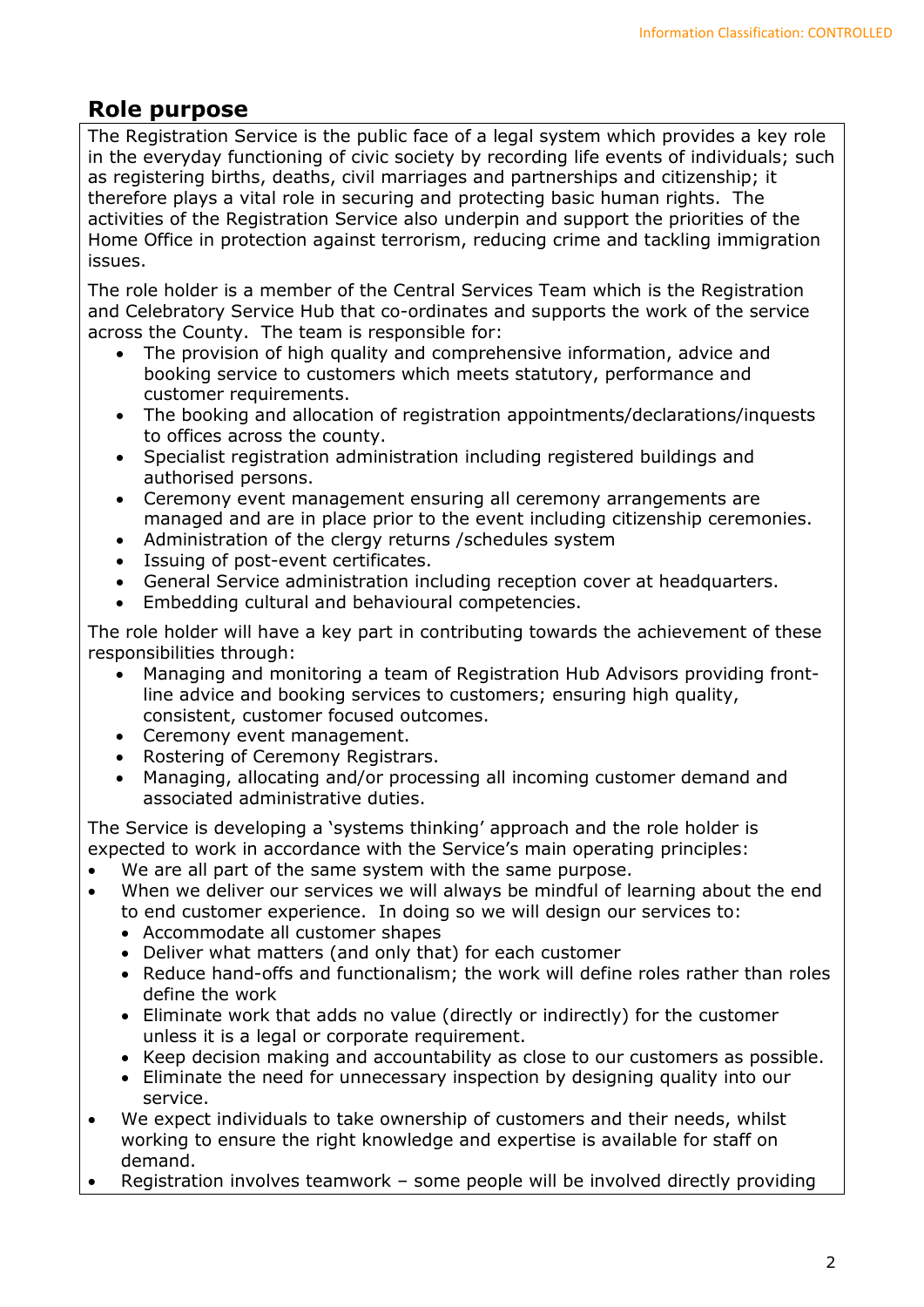the value work whilst others will support those providing the value work – providing staff are working on, or supporting the value work everybody plays an equally important part in the same system.

- Leaders and managers must take on leadership for change we must have the courage to break with the tradition and trial new ways of working.
- We will work in a non-blame environment, developing shared learning across the organisation.
- We will measure whether we are meeting customer's purpose and our capability and act on what we discover, rather than our opinion. Changes to the system will be made systemically.

## **Dimensions**

#### **Annual financial accountability**

 Responsible for ensuring correct fees are charged to customers, collected and reconciled (approx. £1m/yr); overseeing the creation, update and storage of accurate financial customer records.

#### **Management accountability**

Nature of management

- Responsible for the full range of management duties for a team of Registration Hub Advisors, including the everyday demonstration, promotion and encouragement of a 'systems-thinking' management approach and Cornwall's required behaviours.
- Assistance with staff induction and work familiarisation.

Number of staff managed

• Direct management of 4 staff (4FTE)

Other key statistics:

Approximately:

- 3000 ceremonies/year
- 4500 Notices of marriage appointments/yr
- 30,000 phones calls per year
- 450 Clergy representatives
- 2500 church marriages/yr
- 4000 archived certificates issued/yr.

## **Accountabilities**

*Cornwall Council is a dynamic organisation and the particular duties and accountabilities may vary from time to time without changing the general character of the role or the level of responsibility entailed. Individual objectives will be agreed via the PDS appraisal process* 

- To personally demonstrate cultural and behavioural competence required for a modern progressive registration service; raising awareness with colleagues when behaviours are inappropriate.
- To lead and manage a team of Registration Hub Advisors (West or East) carrying out the full range of management duties.
- To ensure the Registration Hub (West or East) is sufficiently resourced at all times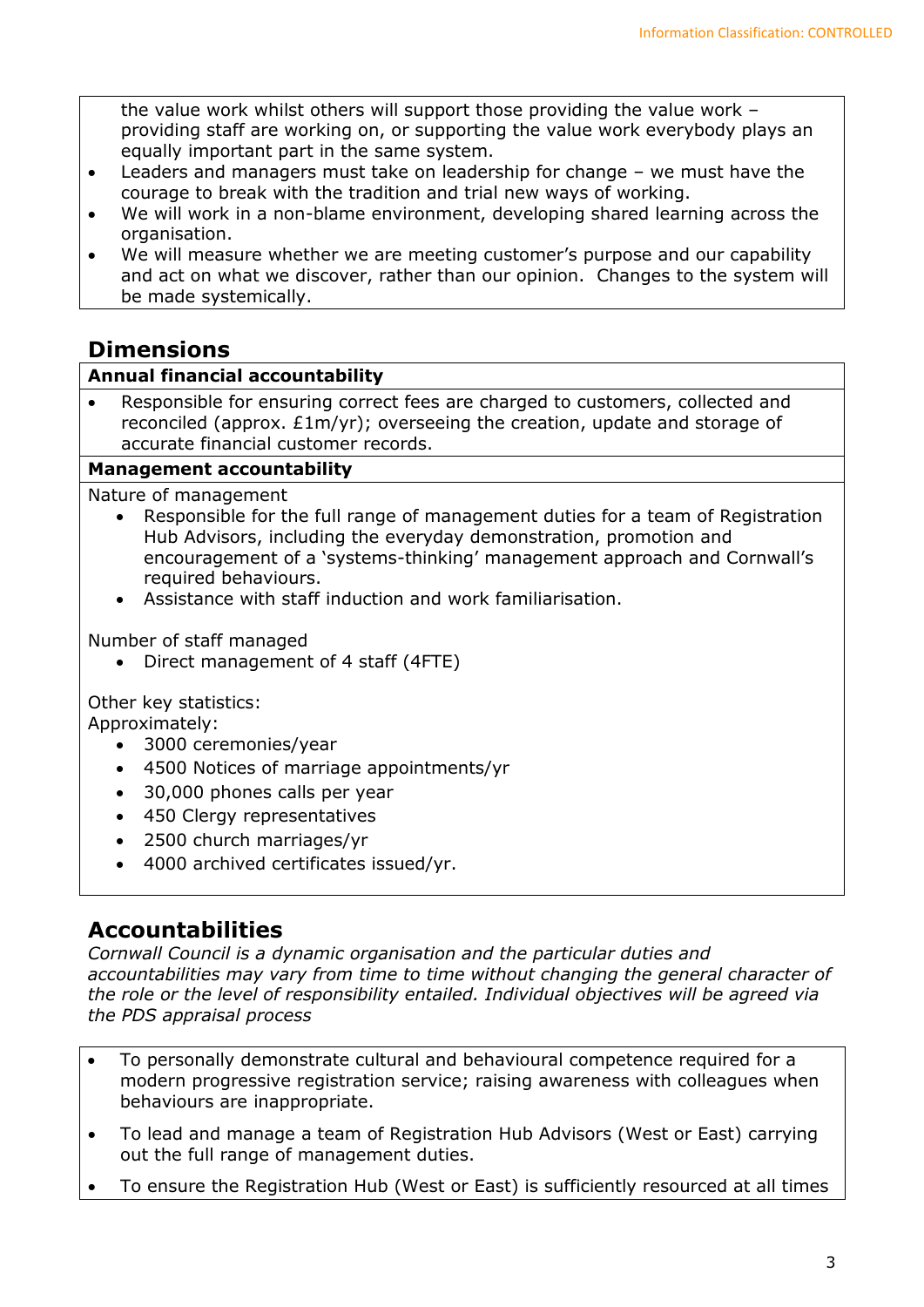to match the expected level of customer demand and administrative workload.

- To be accountable to the Central Services Manager for the monitoring and assurance that all processes, information and performance applicable to the team comply legal, Home Office, Cornwall Council and Service requirements.
- Ensuring correct fees are charged to customers, collected and reconciled; overseeing the creation, update and storage of accurate financial customer records.
- To support members of the team with complex enquiries using a coaching approach.
- To personally undertake case management of all ceremonies. This involves:
	- Checks to ensure all necessary legal preliminaries have been completed
		- Checks to ensure payment has been received
		- Rostering Ceremony Registrars (Celebrant) and Ceremony Registrars (Recording Officer) and handling amendments; ensuring every ceremony is resourced.
		- Chasing and resolving any outstanding ceremony actions.
- Accessing and processing national registration database daily tasks.
- Allocating inward declarations and inquests.
- Ensuring ceremony packs are created and sufficient stocks maintained.
- To monitor and manage the
- To deputise for the Central Services Manager as and when required.
- To occasionally cover in the Registration Hub at times of peak customer demand.
- To handle customer complaints and escalate as appropriate.
- To seek support for following through with, and resolving, complex customer enquiries that are outside current scope of knowledge in order to continually improve; assisting with the development of an effective workforce capable of meeting Service objectives.
- To assist in training of new team members and induction familiarisation of other registration staff.
- To work as a team in the constructive challenge of, and assist in, the continuous improvement of the system to improve customer outcomes.
- To represent the service and Council in a way that promotes its reputation in delivering high quality services.
- To keep the Central Services Manager informed of all issues which have implications for service development and performance.
- To be responsible for continuous professional self-development, participating in training, supervision and performance management processes as appropriate.
- Any other lesser or comparable duties as required.
- The role holder is a:
	- Deputy Registrar of Births, Deaths and Marriages
	- Deputy Superintendent Registrar
	- Civil Partnership Registrar
	- Civil Partnership Authorised Person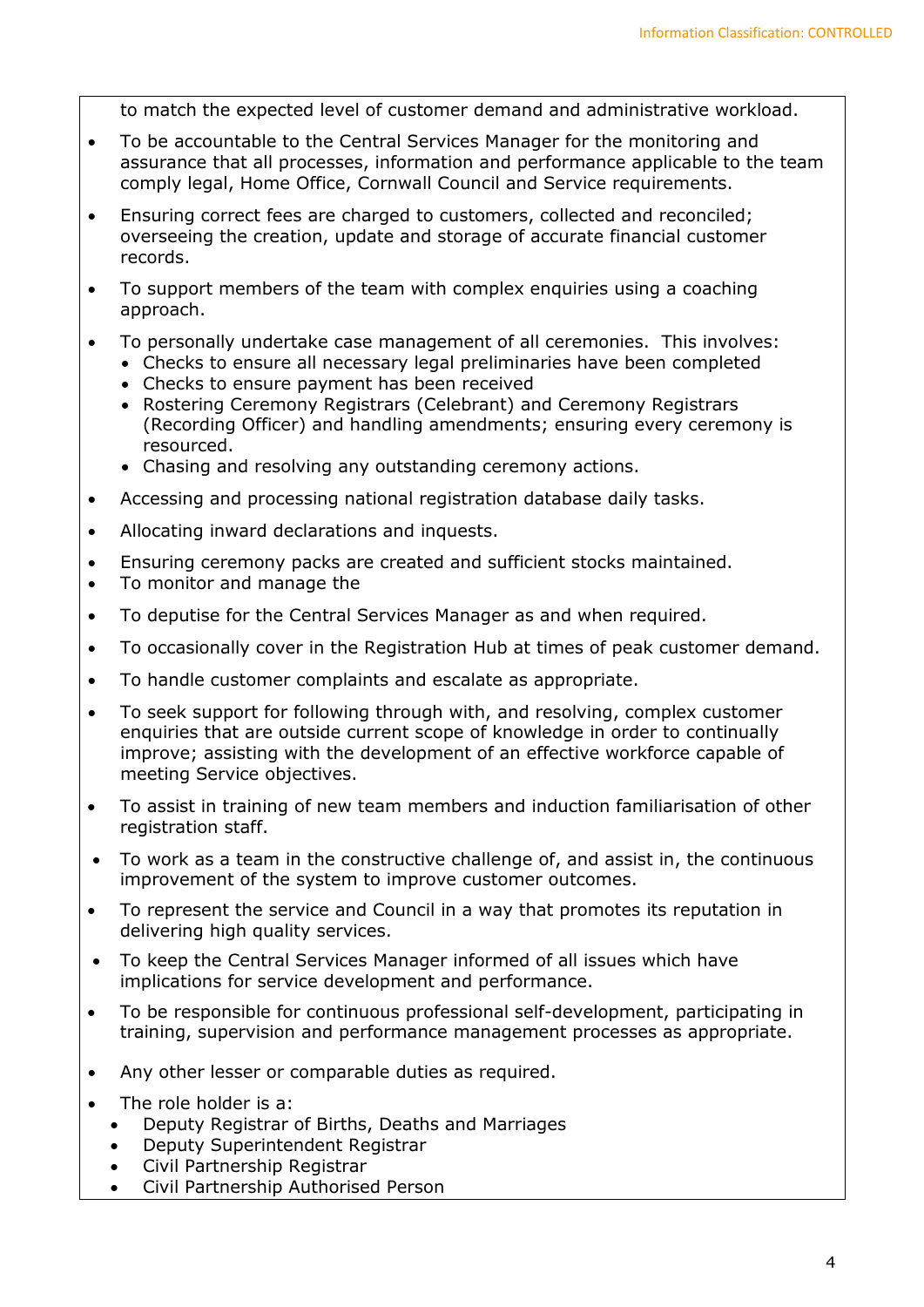And is personally responsible for the performance of their duties as set out in the Registration, Marriage and Civil Partnership Acts and associated regulations and personally liable for any offences committed in respect of those duties.

### **Corporate accountabilities**

#### **Information security and governance**

Manage information in line with the Council's policies, procedures and guidance on subjects such as Data Protection, Freedom of Information, confidentiality, information security and sharing, the information lifecycle and data quality, to ensure compliance and efficient and effective information governance

#### **Safeguarding**

Maintain awareness of Council policies and practices regarding the safeguarding of children, young people and/ or adults who may be at risk. Report concerns/ allegations in accordance with corporate guidance and procedures

#### **Equality & Diversity**

Work to eliminate unlawful discrimination, harassment and victimisation and report incidents as they occur. Treat everyone with dignity and respect and ensure individual's needs are met. Challenge inappropriate behaviour and language constructively, advising on alternatives so the opportunity for change can be considered

#### **Customer Experience**

Drive to continually improve customer satisfaction and maintain a clear and consistent focus on delivering outstanding customer experience

#### **Health, Safety and Wellbeing**

Proactively manage health and safety risks and lead on the creation of a positive health and safety culture to safeguard the health, safety and wellbeing of yourself and others. Understand your health and safety responsibilities and lead on compliance with council policy and procedures.

#### **Key objectives**

- To personally demonstrate cultural and behavioural competence required for a modern progressive registration service; raising awareness with colleagues when behaviours are inappropriate.
- To complete all ceremony case management effectively and efficiently in a timely manner, including the rostering of staff.
- To process, complete and/or monitor all work tasks on RON.
- To allocate all inward declarations, inquests, re-registrations and other similar tasks in an effective and timely manner.
- To provide management support to the team that encourages self-help and development.
- To monitor performance of the team and implement improvements. Providing support in cases of poor staff performance, establishing clear time-limited targets for improved outcomes and clear consequences for non-achievement.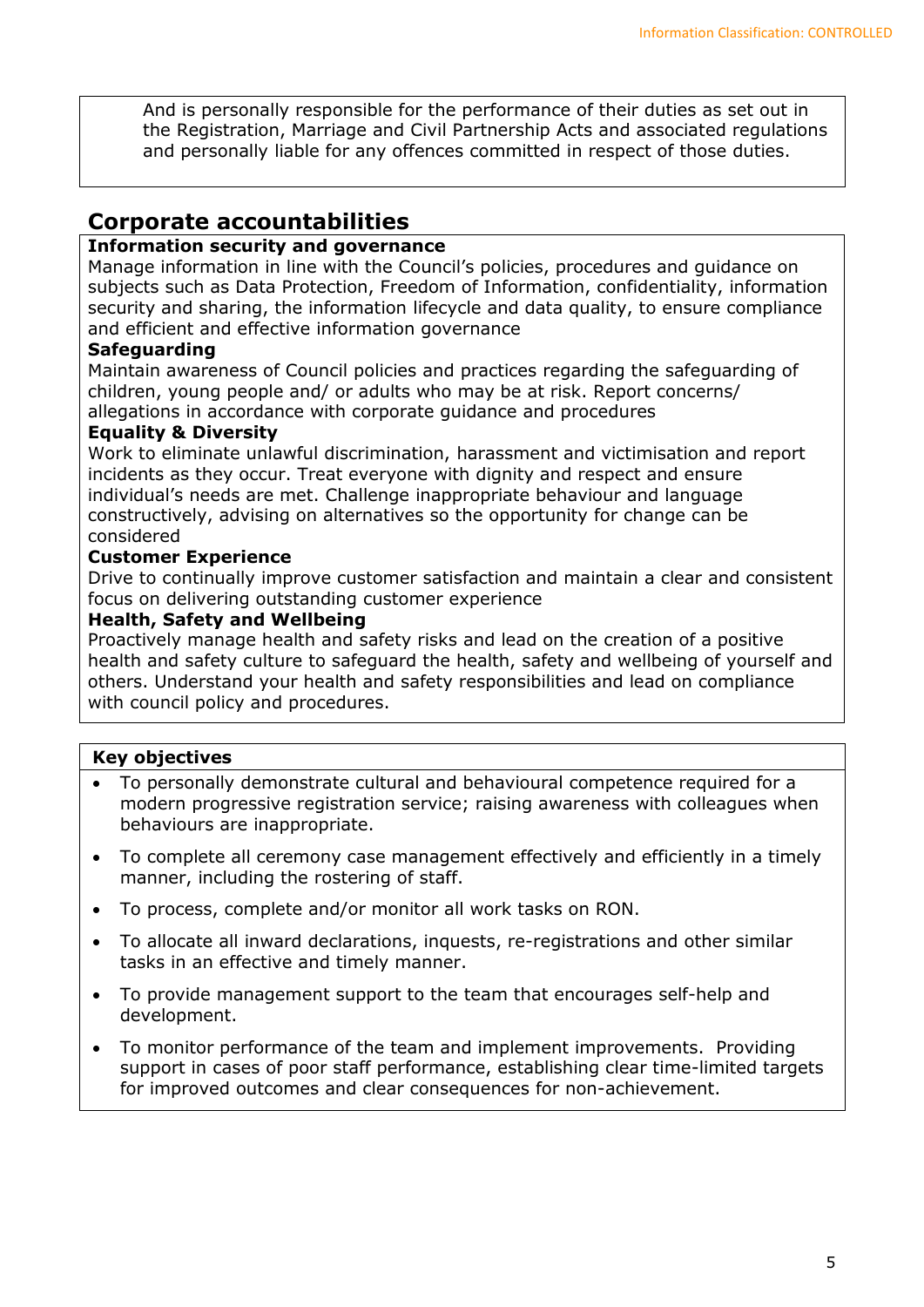# **Competencies and other requirements**

*We use the following criteria below to assess your suitability for the role; please refer to the recruitment & selection column to establish at which stage the criteria are assessed. Requirements assessed at the 'Application' stage represent the minimum essential requirement for shortlisting purposes*

| <b>Behaviours</b>                                                                                                                                                                                                                                                                                                                                                                                                                                                                                                                                                                                                                                                    | <b>Recruitment and</b><br>selection |  |
|----------------------------------------------------------------------------------------------------------------------------------------------------------------------------------------------------------------------------------------------------------------------------------------------------------------------------------------------------------------------------------------------------------------------------------------------------------------------------------------------------------------------------------------------------------------------------------------------------------------------------------------------------------------------|-------------------------------------|--|
| <b>Working together</b>                                                                                                                                                                                                                                                                                                                                                                                                                                                                                                                                                                                                                                              |                                     |  |
| You understand and focus on customer satisfaction and work well<br>with colleagues and partners.                                                                                                                                                                                                                                                                                                                                                                                                                                                                                                                                                                     |                                     |  |
| You deliver exceptional customer service - you understand<br>and are attentive to the needs of your customers<br>You listen to the views of others and seek them out<br>You support and show consideration for others<br>You work well with colleagues and partners and acknowledge<br>the different ideas, perspectives and backgrounds of others<br>You are committed to the protection and safeguarding of<br>children, young people and vulnerable adults<br>You share information and expertise with others<br>You are honest, you respect and you build relationships of<br>trust<br>You share your achievements and acknowledge the<br>achievements of others | Interview and<br>assessment         |  |
| <b>Resourceful</b>                                                                                                                                                                                                                                                                                                                                                                                                                                                                                                                                                                                                                                                   |                                     |  |
| You apply expertise, solve problems and make improvements to<br>deliver the best possible customer outcomes.                                                                                                                                                                                                                                                                                                                                                                                                                                                                                                                                                         |                                     |  |
| You plan and organise your work and manage your time<br>effectively<br>You gather relevant information, analyse it and make timely<br>informed decisions in the course of your work<br>You are flexible and adaptable<br>$\bullet$<br>You respond constructively to change<br>$\bullet$                                                                                                                                                                                                                                                                                                                                                                              | Interview and<br>assessment         |  |
| You demonstrate financial awareness relevant to the job you                                                                                                                                                                                                                                                                                                                                                                                                                                                                                                                                                                                                          |                                     |  |
| do<br>You use your initiative and are creative in problem solving<br>You deliver results and demonstrate commitment to serving<br>customers                                                                                                                                                                                                                                                                                                                                                                                                                                                                                                                          |                                     |  |
| <b>Personal responsibility</b>                                                                                                                                                                                                                                                                                                                                                                                                                                                                                                                                                                                                                                       |                                     |  |
| You take responsibility for your work, your environment and your<br>development.                                                                                                                                                                                                                                                                                                                                                                                                                                                                                                                                                                                     | Interview and<br>assessment         |  |
| You are trustworthy and reliable<br>You pay attention to your own health, safety and wellbeing<br>and that of others                                                                                                                                                                                                                                                                                                                                                                                                                                                                                                                                                 |                                     |  |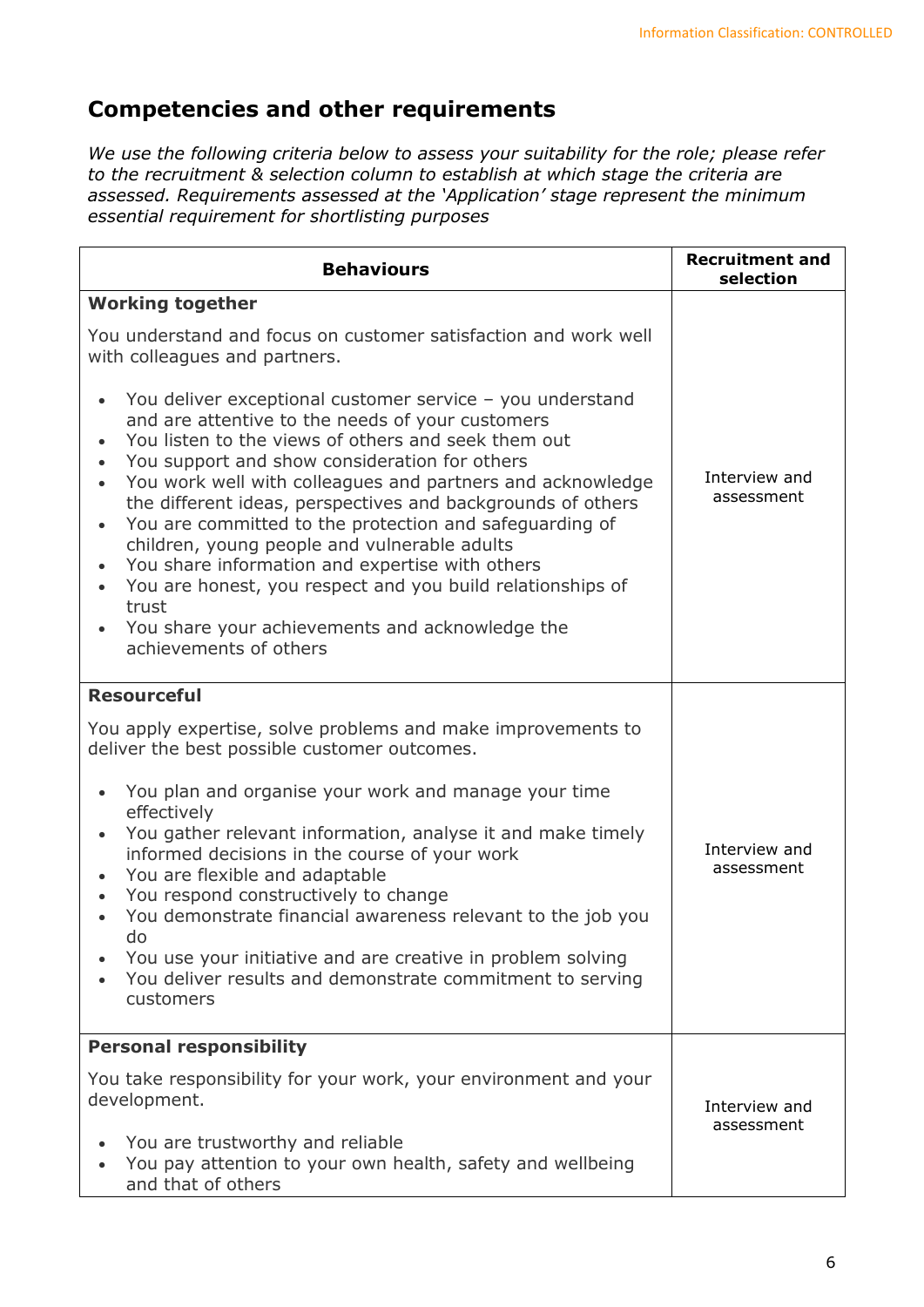| You acknowledge errors, report them as appropriate and play<br>your part in addressing them<br>You appropriately challenge unhelpful behaviour<br>You seek feedback and review your own contribution<br>You are open to change and improvement<br>You take responsibility for your development<br>$\bullet$<br>You are enthusiastic about and take pride in your work<br>You act as an ambassador for the Council to our customers                                                                                                                                                                                                                                                                                                                                                                                                                            |                             |
|---------------------------------------------------------------------------------------------------------------------------------------------------------------------------------------------------------------------------------------------------------------------------------------------------------------------------------------------------------------------------------------------------------------------------------------------------------------------------------------------------------------------------------------------------------------------------------------------------------------------------------------------------------------------------------------------------------------------------------------------------------------------------------------------------------------------------------------------------------------|-----------------------------|
| <b>Engaging leadership</b><br>You create a healthy and engaging working environment by                                                                                                                                                                                                                                                                                                                                                                                                                                                                                                                                                                                                                                                                                                                                                                        |                             |
| building trusting and supportive relationships, encouraging<br>development, recognising achievement and tackling<br>underperformance.                                                                                                                                                                                                                                                                                                                                                                                                                                                                                                                                                                                                                                                                                                                         |                             |
| You give clear direction, you delegate appropriately and you<br>provide a supportive environment in which team members<br>can learn, grow and take responsibility<br>You take opportunities to influence and contribute to strategic<br>planning and development<br>You help your team to understand how their work contributes<br>$\bullet$<br>to delivering the Customer Service Promise and what the<br>Council is trying to achieve<br>You create opportunities to interact personally with all<br>members of your team, you actively encourage team<br>members to share their views and concerns and you give<br>feedback on the outcome<br>You take time to understand the strengths of your team and<br>you encourage and support their development<br>You coach your team to fulfil their potential and recognise<br>individual and team achievements | Interview and<br>assessment |
| You identify and effectively address your responsibilities for<br>customers, people, finance, performance and change<br>management                                                                                                                                                                                                                                                                                                                                                                                                                                                                                                                                                                                                                                                                                                                            |                             |

| Knowledge, skills & experience                                                                                                   | <b>Recruitment and</b><br>selection |
|----------------------------------------------------------------------------------------------------------------------------------|-------------------------------------|
| Educated to A level or proven track record of equivalent ability                                                                 | Application form                    |
| GCSE's (or equivalent) (Grade C/Level 4 or above) in English<br>Language and Maths or equivalent ability evidenced from testing  | Application form (or<br>assessment) |
| OCR Level 2 Certificate in Text Processing (Business Professional)<br>(or similar), or equivalent ability evidenced from testing | Application form (or<br>assessment) |
| ILM Level 3 Certificate in Coaching (or similar)                                                                                 | Application form                    |
| Good understanding of systems-thinking approach                                                                                  | Interview                           |
| Commercial awareness in relation to income generation                                                                            | Interview                           |
| Relevant and transferrable front-line experience of working:                                                                     | Application form                    |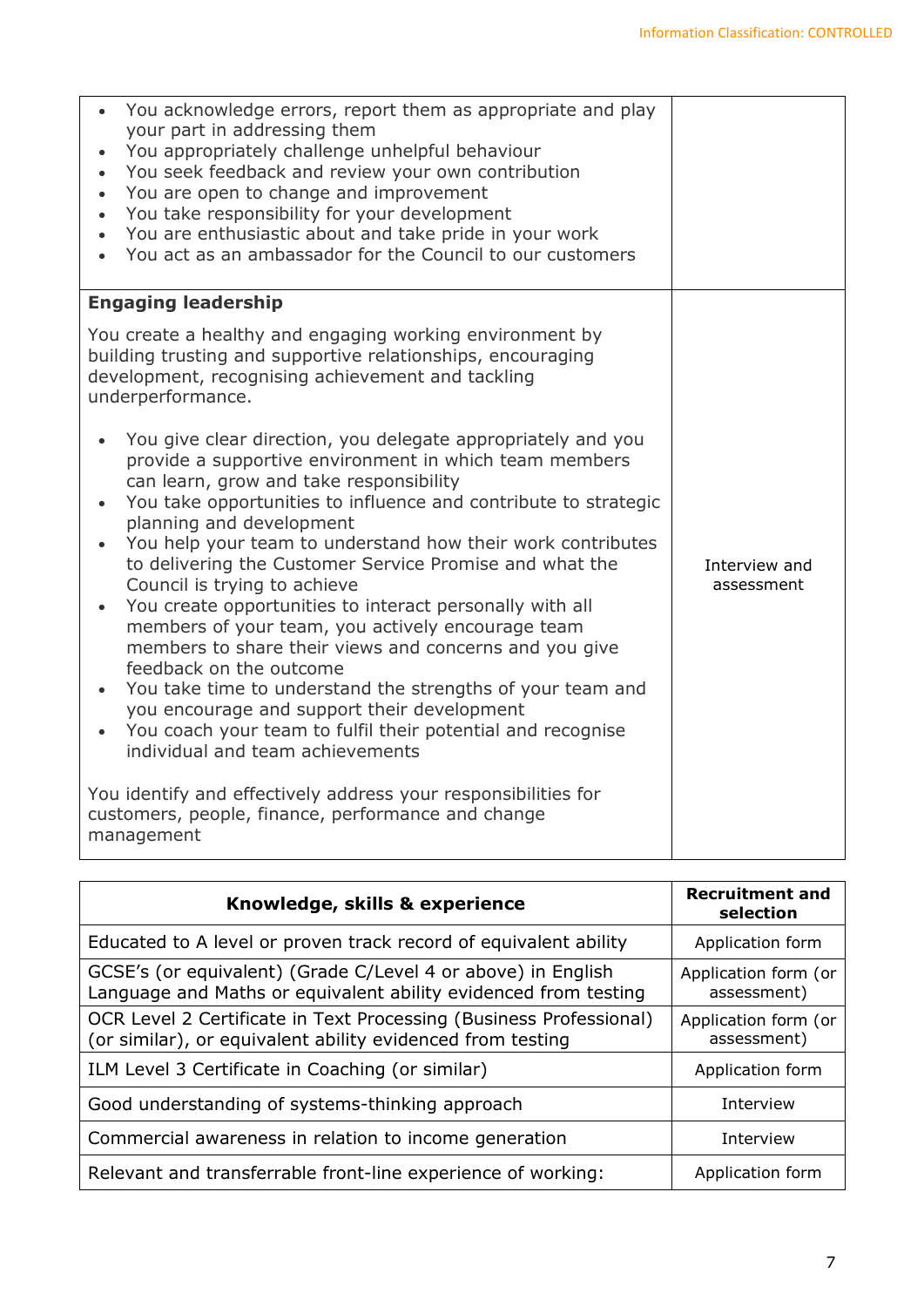| In a high volume customer demand led environment<br>$\bullet$<br>With computerised systems<br>With minimal supervision.                          |                                       |
|--------------------------------------------------------------------------------------------------------------------------------------------------|---------------------------------------|
| Previous experience of supervisory management                                                                                                    | Application form<br>and /or interview |
| Proficient IT skills including database and CRM systems. To<br>effectively use all MS Office applications when and where<br>appropriate to task. | Application form<br>and/or assessment |
| Excellent communication (written and oral) skills                                                                                                | Interview and/or<br>assessment        |
| Good interpersonal skills                                                                                                                        | Interview and/or<br>assessment        |
| Numerically competent                                                                                                                            | Assessment                            |
| Methodical approach, accurate and attentive to detail                                                                                            | Assessment                            |
| Ability to assimilate and summarise information rapidly                                                                                          | Assessment                            |
| Excellent workload organisation and time management skills                                                                                       | Interview and/or<br>assessment        |
| Ability to focus on customer delivery and solve problems<br>creatively                                                                           | Interview and/or<br>assessment        |
| Ability to use own initiative and work with minimal supervision<br>whilst adhering to governance arrangements                                    | Assessment                            |
| Flexible and high levels of personal resilience for working to busy<br>workloads and deadlines within a dynamic environment                      | Interview and/or<br>assessment        |
| Positive, proactive, self-motivated and a strong work ethic                                                                                      | Interview and/or<br>assessment        |

| <b>Other requirements</b>                                                                                                                                                                                                                                                                                                                                                                                                                                                                                                                                                                                                                                                                                           | <b>Recruitment and</b><br>selection |
|---------------------------------------------------------------------------------------------------------------------------------------------------------------------------------------------------------------------------------------------------------------------------------------------------------------------------------------------------------------------------------------------------------------------------------------------------------------------------------------------------------------------------------------------------------------------------------------------------------------------------------------------------------------------------------------------------------------------|-------------------------------------|
| Positive or growth mind-set, demonstrating willingness to:<br>Being challenged<br>Experiment with new ways of working and thinking<br>Participate in constructive debate and 360 degree feedback<br>Commit to continuous learning of self, others and the Service<br>$\bullet$                                                                                                                                                                                                                                                                                                                                                                                                                                      | Interview and/or<br>assessment      |
| Cornwall Council's flexible working arrangements do not apply to<br>this post.                                                                                                                                                                                                                                                                                                                                                                                                                                                                                                                                                                                                                                      | Interview                           |
| Not disqualified from appointment by virtue of Regulation 5 of the<br>Registration of Births, Deaths and Marriages Regulations 1968 (SI<br>1968/2049):<br>an un-discharged bankrupt and/or a person to whom a<br>moratorium period under a Debt Relief Order applies, or<br>who is the subject of a Debt Relief Restrictions Order or an<br>interim Debt Relief Restrictions Order;<br>a person who is, or has been during the 12 months<br>preceding the date on which the appointment is to take<br>effect, a member of the council or of a committee of the<br>council having duties in relation to the appointment of<br>registration officers;<br>an officer or servant, other than the clerk or deputy clerk, | Application form                    |